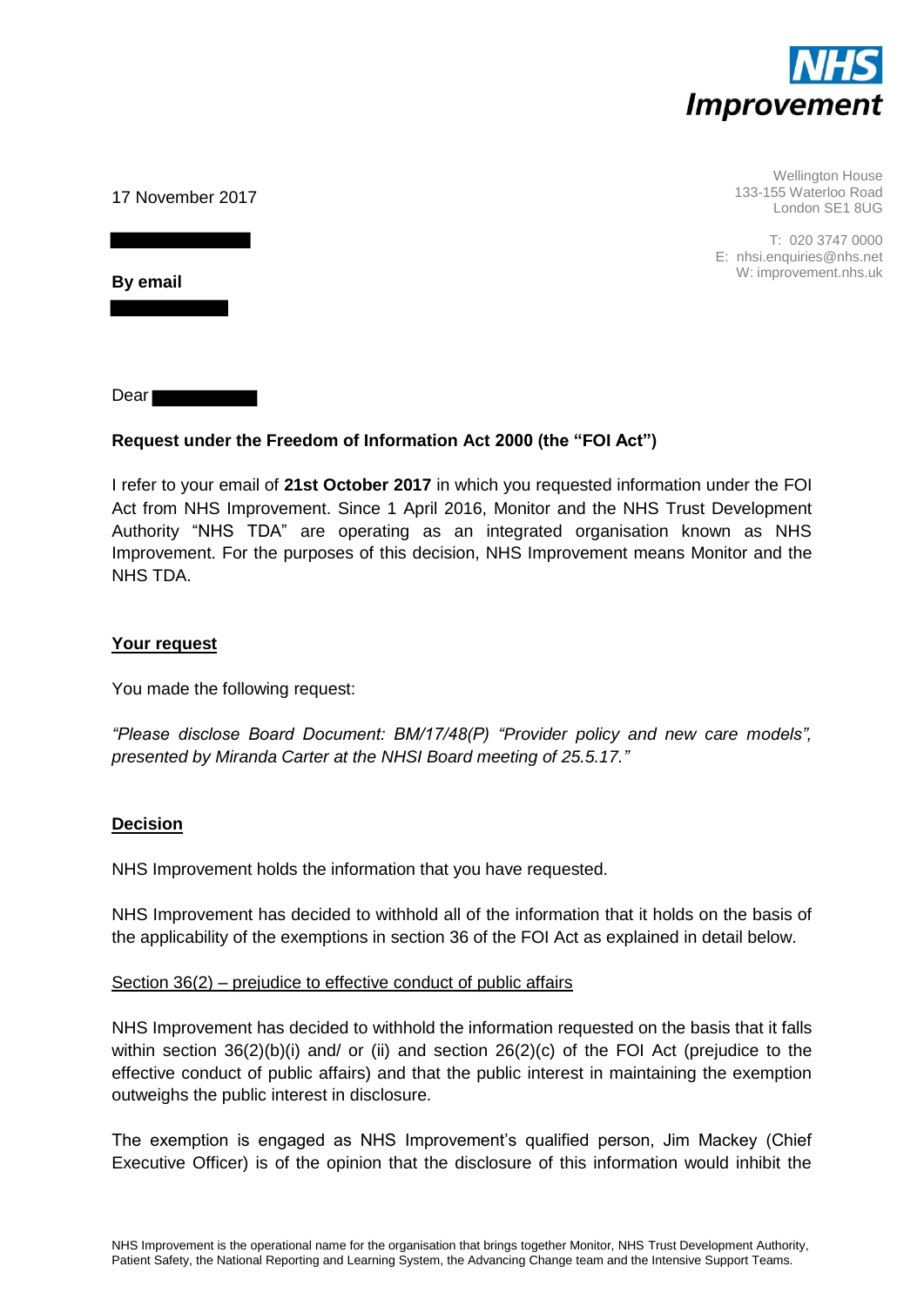free and frank provision of advice and/ or the free and frank exchange of views for the purposes of deliberation (section 36(2)(b)(i) and (ii)). The qualified person is also of the view that disclosure of the information would otherwise prejudice the effective conduct of public affairs (section 36 (2)(c)).

In order to carry out its statutory functions, NHS Improvement must be able to hold free and frank discussions about policy decisions and consider advice received from NHS Improvement staff about confidential and sensitive matters, without concern that the detail of those discussions or that advice will be disclosed. If this material were published it would restrict the candour and frankness with which similar future discussions would be conducted as individuals would be concerned about the possibility that those views and discussions would be made public. The result would be to inhibit the quality of advice and discussions in such cases and which would have an adverse impact on the ability of NHS improvement to develop effective policy and carry out its functions.

NHS Improvement's qualified person is also of the opinion that disclosure of the information reserved to the private board sessions would otherwise prejudice the effective conduct of public affairs. The established procedure of the Board is to have both public and private sessions. The information being withheld is a paper for a private session of the Board of NHS Improvement which contains preliminary views and ideas which are not yet the view of NHS Improvement. The private sessions of the Board provide it with a 'safe space' in which to develop ideas, debate live issues, and reach decisions. Disclosure of the private Board papers would prejudice the 'safe space' created by the use of private Board sessions which would reduce the quality of both debate and decision making which, in turn, would prejudice the effective conduct of public affairs.

## *Public interest test*

This exemption is subject to a public interest test. NHS Improvement's view is that, on balance, the public interest in maintaining the exemption outweighs the public interest in disclosure.

In considering the balance, we have considered the public interest in transparency and openness in relation to decisions by public bodies, particularly decisions affecting the NHS. NHS Improvement Board meeting are held in public and members of the public can attend. Only matters of a confidential or sensitive nature are reserved to the private session, where it is considered that discussion in public would be prejudicial to the public interest.

However, we have therefore considered the strong public interest test in NHS Improvement being able to hold free and frank discussions about policy decisions, and advise on those decisions, without concern that the detail of those discussions will be disclosed.

NHS Improvement has also considered the strong public interest in the Board of NHS Improvement having a 'safe space' in which to consider all the advice and views provided to it without concern that those details will be disclosed inappropriately. There is a public interest in preserving the integrity of the private sessions of the Board of NHS Improvement to ensure it is able to have the open and confidential discussions necessary to ensure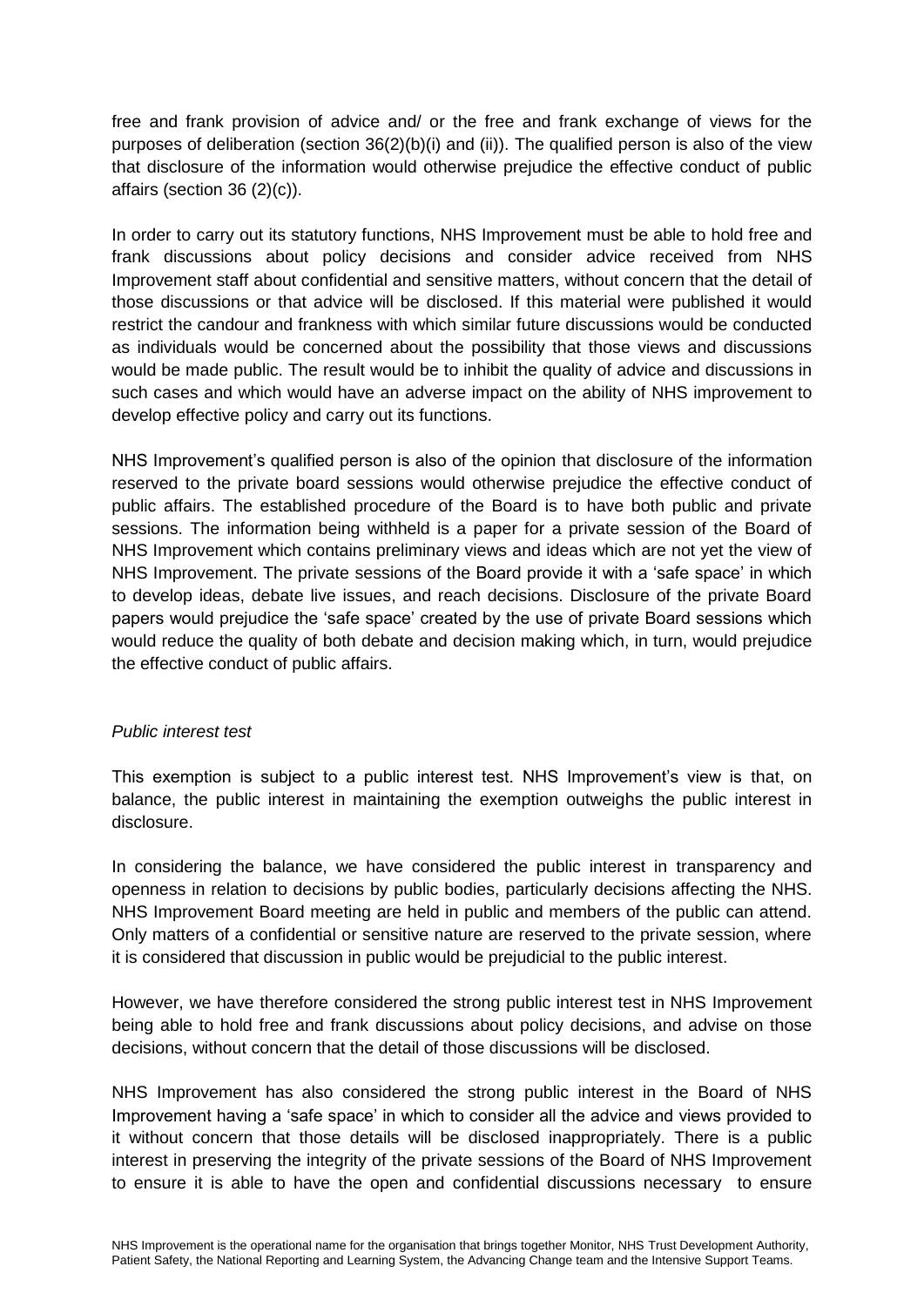effective decision making. The public interest lies in sensible, well-considered policies being made, which can only come about when a safe space is provided in which to formulate and develop such policy. By disclosing the private papers and undermining such a 'safe space' for policies to be considered, the quality of future determinations may be impacted, which would not be in the public interest.

We have also taken into account that, in relation to the risk that disclosure would prejudice the effective conduct of public affairs, the opinion of NHS Improvement's qualified person was that the prejudice would occur (ie it was more probable than not that prejudice would occur).

Taking into account these considerations, our decision is that the balance of public interest is in withholding this information.

# **Review rights**

If you consider that your request for information has not been properly handled or if you are otherwise dissatisfied with the outcome of your request, you can try to resolve this informally with the person who dealt with your request. If you remain dissatisfied, you may seek an internal review within NHS Improvement of the issue or the decision. A senior member of NHS Improvement's staff, who has not previously been involved with your request, will undertake that review.

If you are dissatisfied with the outcome of any internal review, you may complain to the Information Commissioner for a decision on whether your request for information has been dealt with in accordance with the FOI Act.

A request for an internal review should be submitted in writing to FOI Request Reviews, NHS Improvement, Wellington House, 133-155 Waterloo Road, London SE1 8UG or by email to [nhsi.foi@nhs.net.](mailto:nhsi.foi@nhs.net)

## **Publication**

Please note that this letter will shortly be published on our website. This is because information disclosed in accordance with the FOI Act is disclosed to the public at large. We will, of course, remove your personal information (e.g. your name and contact details) from the version of the letter published on our website to protect your personal information from general disclosure.

Yours sincerely,